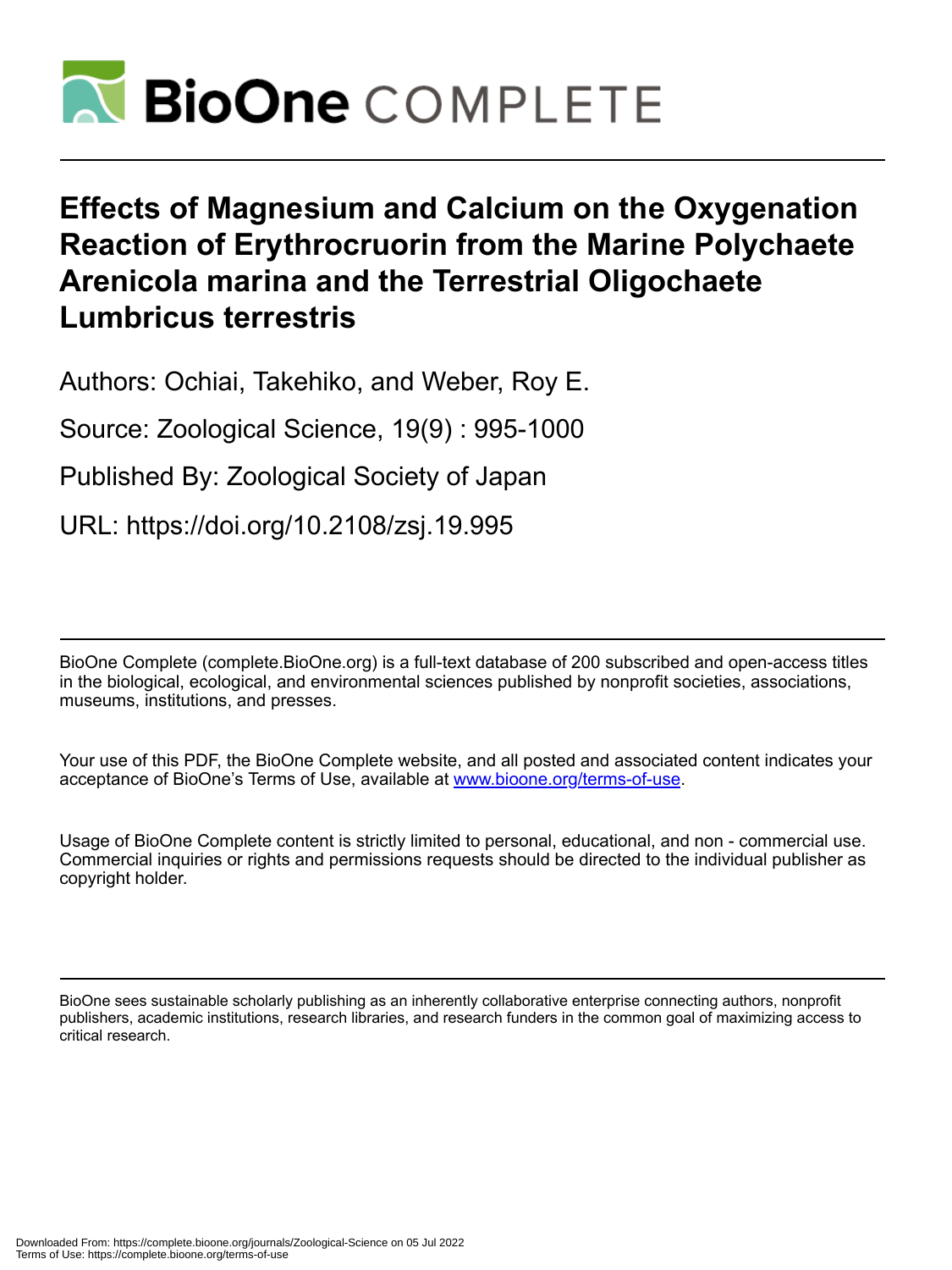## **Effects of Magnesium and Calcium on the Oxygenation Reaction of Erythrocruorin from the Marine Polychaete** *Arenicola marina* **and the Terrestrial Oligochaete** *Lumbricus terrestris*

Takehiko Ochiai<sup>1\*</sup> and Roy E. Weber<sup>2</sup>

1 *Department of Biology, Fukushima Medical University School of Medicine, Fukushima 960-1295, Japan* 2 *Department of Zoophysiology, University of Aarhus, DK-8000 Aarhus C, Denmark*

**ABSTRACT**—Oxygenation function of annelid erythrocruorin (Er) is affected by Mg and Ca concentration in the blood. Four classes of responces may be encountered in different species: 1) Mg=Ca (equal effects), 2) Mg>Ca, 3) Mg<Ca and 4) no effect. In the marine polychaete *Arenicola marina*, at physiological pH and 20°C, Mg and Ca exerted almost equivalent effects in increasing oxygen affinity in the range of 1–200 mM. As measured from the slope of ∆log P<sub>1/2</sub> /∆log [Cation] the effect of Mg was larger than that of Ca at the physiological concentration of respective ion (55 mM Mg; 10 mM Ca). The  $n_{1/2}$  value was similar in the presence of both cations (pH 7.0) or higher for Mg (pH 7.6). In the terrestrial oligochaete *Lumbricus terrestris,* at the same condition, Ca was more effective than Mg, in raising oxygen affinity at both pHs, also at the physiological concentration (2-4 mM Mg; 8 mM Ca), and  $n_{1/2}$  was similar for Mg and Ca (pH 7.0) or higher for Ca (pH 7.6). The Bohr factor, -[ $\Delta$ log P<sub>1/2</sub> / $\Delta$ pH], is maintained its maximum value within the span of the physiological concentration of Mg in *Arenicola*. In *Lumbricus*, Ca can contribute to the increase of the Bohr factor at the physiological concentration, but Mg cannot contribute to it. These results reveal that *Arenicola* and *Lumbricus* belong to classes 1) and 3), respectively, and that the oxygenation function of both Ers may be controlled by effective utilization of the more dominant of the divalent cations Mg and Ca.

**Key words**: annelids, erythrocruorin, oxygenation, Bohr effect, Mg/Ca effect

#### **INTRODUCTION**

In contrast to the vertebrate hemoglobin, where oxygen affinity is decreased by organic phosphates packaged in the red blood cells, the affinity of the high molecular-weight extracellular annelid respiratory proteins, termed either erythrocruorins (Ers) or hemoglobins, is increased by inorganic divalent cations. The effect of cations does not seem simply to be a charge effect since the effect of divalent cations is much greater than that of monovalent cations at double that concentration (Everaarts and Weber, 1974). Recent data suggest marked differences in the sensitivities of Er from different classes of annelids to Mg and Ca (Weber and Vinogradov, 2001). In marine polychaetes, the sensitivity shows much variation. In *Perinereis aibuhitensis*, Mg is more effective than Ca (Tsuneshige *et al*., 1989). In *Are-*

\* Corresponding author: Tel. +81-24-548-2111; FAX. +81-24-548-3836. E-mail: tochiai@fmu.ac.jp

*nicola marina*, Mg and Ca exerts the same effect (Everaarts and Weber, 1974). In *Amphitrite ornata*, Ca is rather effective than Mg (Chiancone *et al*., 1981). In *Marphysa sanguinea*, Er appears to be insensitive to Mg and Ca (Imai *et al*., 1990), as is observed with *Eurythoe complanata* Er and Mg (Ilan *et al*., 1990). In oligochaetes, on the other hand, Ca is more effective than Mg in almost all species examined, as *Eisenia foetida* (Ochiai, 1984; Igarashi *et al*., 1985; Igarashi *et al*., 1991), *Lumbricus terrestris* (Fushitani *et al*., 1986), and *Pheretima hilgendorfi* (Ochiai *et al*., 1993). However, in *Glossoscolex paulistus*, Mg and Ca exert the same effect on the affinity at the physiological range (Marques and Meirelles, 1995). As an exception, the aquatic species *Tubifex hattai* shows no response to the divalent cations (Ochiai *et al*., 1991). In leech, Ilan and Harown (1993a,b) reported greater sensitivity to Ca than Mg in *Hirudo medicinalis* and *Macrobdella decora*, however, similar sensitivities to both cations at 50mM were observed in *M. decora* (Weber *et al*., 1995). The effect of divalent cations may be physiologically important in osmoconforming euryhaline animals like *Are-*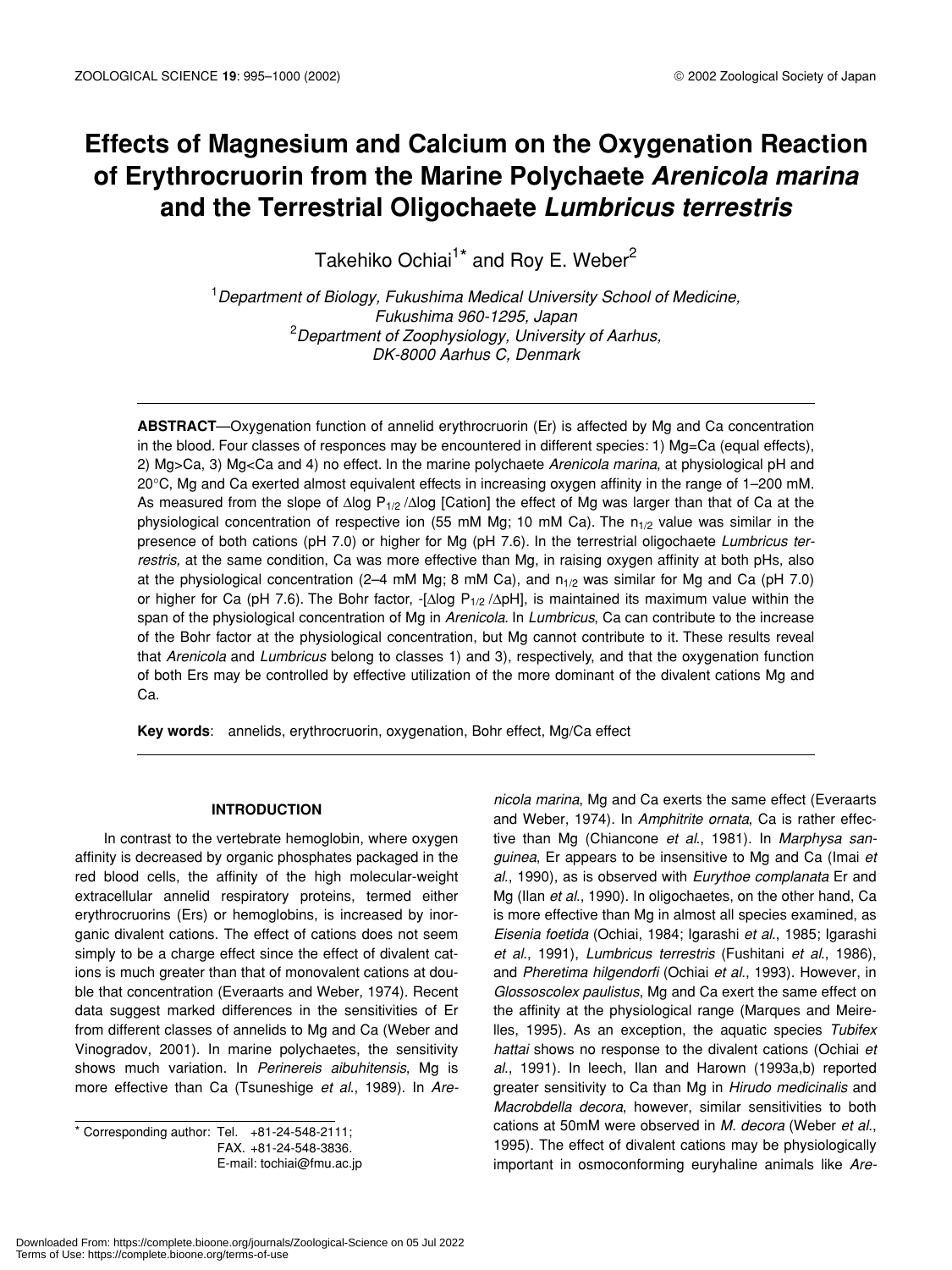*nicola* (Krogh-Rasmussen and Weber, 1979). Interaction with divalent cations is further of interest since it may change oxygen affinity of Er through alterations in proton concentrations at the molecular surface (Weber and Olsen, 1984).

The main aim of this study is to investigate differences in the sensitivities to Mg and Ca in annelids, and to discuss the relation between the sensitivity difference and ionic composition in the blood.

#### **MATERIALS AND METHODS**

#### **Materials and preparations**

The polychaete annelid, *Arenicola marina*, was obtained from Esbjerg on the west coast of Jutland, Denmark. Blood was collected as previously described (Krogh-Rasmussen and Weber, 1979). Blood was centrifuged at 14,000 rpm for 30 min to remove particulate matter, dialysed overnight against 100 fold excess of 0.01 M Tris-HCl buffer, pH 7.6 that was exchanged 4 times, and again centrifuged at 14,000 rpm for 30 min. The oligochaete annelid, *Lumbricus terrestris*, was collected in Aarhus and Frederikshavn, Denmark, and was identified according to the description of Sims and Gerard (1985). Blood was collected in glass hematocrit tubes as described for *Pheretima hilgendorfi* (Ochiai, 1983), centrifuged at 12,000 rpm for 5 min, pooled and diluted approximately 25 fold with 0.01 M Tris-HCl buffer, pH7.6, containing 0.5 mM PMSF as a proteolysis inhibitor (James, 1978). The Er was then precipitated by ultracentrifugation at 150,000 *g* for 1 hr (Beckman L8-70M, type 65 rotor) and gently resuspended in the same buffer without PMSF. After an additional centrifugation the pellet was suspended in a small amount of the buffer. Particulate matter was then removed by spinning at 21,800 *g* for 20 min. The Er samples were divided in 0.1 ml aliquots and were frozen at –80°C.

#### **Oxygen equilibrium experiment**

The aliquots were thawed individually on the same day as the oxygen equilibrium determinations were carried out. Before measurements, accurate volumes of standard cation solutions and 1 M BisTris propane or Tris buffers were added in the order and by the addition of distilled water to give differing cation levels, a final buffer concentration of 0.1 M and the same Er concentration in the individual tubes. All cations were added as chloride salts. Cation levels were assayed by measuring chloride concentrations using a Radiometer CMT 10 chloride titrator, and by atomic absorption spectroscopy. pH values were measured using a microelectrode set-up (Radiometer BMS 2 Mk 2 coupled to PHM64). Er concentrations were estimated from absorbances at 540 nm, using a millimolar absorption coefficient of 14.37 for human oxyhemoglobin (Assendelft, 1970), and methemoglobin contents were estimated by the spectral change of oxyhemoglobin at 574 nm. Oxygen equilibria were recorded with diffusion chamber modified after Sick and Gersonde (1969). Final heme concentrations were 1.4–1.5 mM in *Arenicola* Er and 0.8–1.1 mM in *Lumbricus* Er.

### **RESULTS AND DISCUSSION**

Figs. 1 and 2 show the effects of Mg and Ca on the oxygen equilibrium curves of Er from *Arenicola marina* at pH 7.0 and 7.6 and of Er from *Lumbricus terrestris* at pH 7.0 and 7.8 on the same scale. At pH 7.0, Mg and Ca levels of 10 mM exerted no effect on the oxygenation curve of *Arenicola* Er (Fig. 1), whereas 150–170 mM Mg and Ca increased oxygen affinity. At pH 7.6, 9–13 mM Mg and Ca slightly increased oxygen affinity, whereas more marked increases



**Fig. 1.** Effects of Mg and Ca on the oxygen equilibrium curves of Er from *Arenicola marina*. Buffer: 0.1 M BisTris propane at pH 7.0 (6.98–7.01) and 0.1 M Tris at pH 7.6 (7.58–7.70), 20°C. pH 7.0:  $-$ , no additive (1.88 mM Mg, 1.03 mM Ca); , 8.20 mM Mg; , 11.7 mM Ca; , 149 mM Mg; , 166 mM Ca. pH 7.6:  $-\circ -$ , no additive (1.60 mM Mg, 1.06 mM Ca); , 9.30 mM Mg; , 12.9 mM additive  $(1.60 \text{ mM Mg}, 1.06 \text{ mM Ca});$ Ca; , 157 mM Mg; , 129 mM Ca.



**Fig. 2.** Effects of Mg and Ca on the oxygen equilibrium curves of Er from *Lumbricus terrestris*. Buffer: 0.1 M BisTris propane at pH 7.0 (6.99–7.04) and 0.1 M Tris at pH 7.8 (7.72–7.80), 20°C. pH 7.0:  $-$ , no additive (0.20 mM Mg, 1.70 mM Ca); , 9.60 mM Mg; , 12.4 mM Ca; , 160 mM Mg; , 170 mM Ca. pH 7.8:  $-\Diamond -$ , no additive (0.20 mM Mg, 1.55 mM Ca); , 9.50 mM Mg; , 11.8 mM Ca; , 170 mM Mg; , 162 mM Ca.

were induced by 130–160 mM Mg and Ca. At both pH values, no significant difference was found between the effects of these two cations. In *Lumbricus* (Fig. 2), 10–12 mM Mg and Ca did not give a remarkable effect at pH 7.0, but def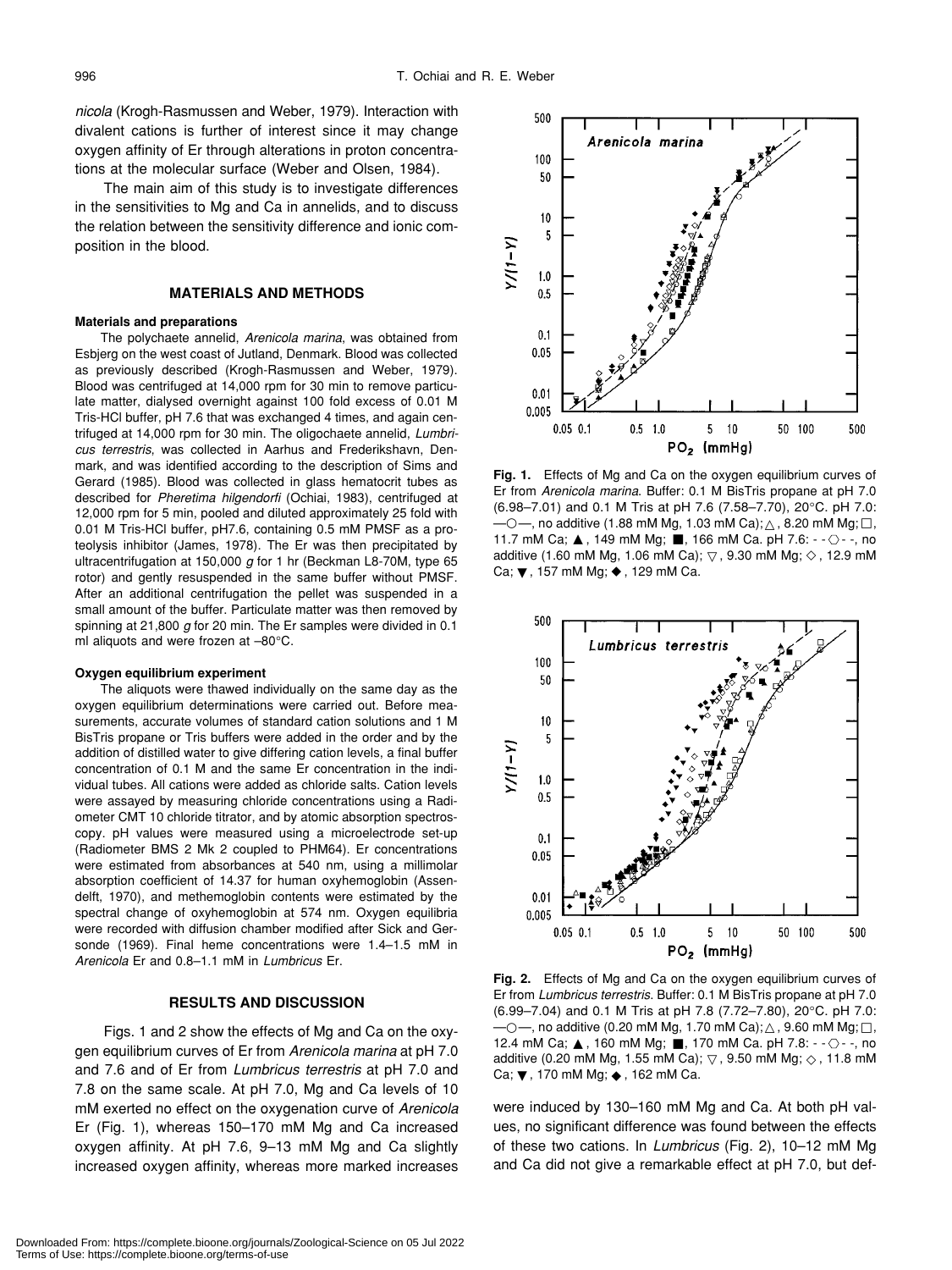inite increase of oxygen affinity was observed at pH 7.8. The effect of Ca was obviously larger than that of Mg especially at pH 7.8. At both pHs, 160–170 mM Mg and Ca induced marked increase in oxygen affinity, the effect of Ca was somewhat larger than that of Mg. When compared with the oxygenation curve in the absence of the cations and that in the presence of the cations, both curves overlapped with each other at low oxygen saturation, but did not overlap at high saturation, and this phenomenon was more evident in *Lumbricus* than in *Arenicola*. This result implies preferential binding of both cations to oxygenated high affinity R (relaxed) state form of *Arenicola* and *Lumbricus* Ers, and the existence of at least two high affinity R states (Weber, 1981; Weber and Vinogradov, 2001). However, a resonance Raman spectroscopic study of *Lumbricus* deoxygenated low affinity T (tense) state and oxygenated R state showed no spectral changes involving the iron-proximal histidine stretching mode (Vidugiris *et al*., 1993). Moreover, small angle X-ray scattering experiments of *Lumbricus* Er revealed that the overall volume almost unaltered upon deoxygenation (Krebs *et al*., 1996).

Figs. 3 and 4 illustrate the concentration dependence of the effects of the cations on  $P_{1/2}$  (oxygen tention at half-saturation) and  $n_{1/2}$  (cooperativity coefficient at half-saturation) at pH 7.0 and 7.6/7.8 in *Arenicola* and *Lumbricus*, respectively. As evident from Fig. 3a, Mg and Ca exerted identical effects in increasing oxygen affinity of *Arenicola* Er at both pH values. At pH 7.0, increasing concentrations of both Mg and Ca raised  $n_{1/2}$  values, from about 3.5 to 4.5. At pH 7.6,  $n_{1/2}$  was almost unaffected at about 3.5 by Mg at all concentrations tested, and by Ca at concentrations below approximately 30 mM. At higher Ca levels  $n_{1/2}$  fell to 2.5-3.0 (Fig. 3b). In *Lumbricus*, Ca was more effective than Mg in raising oxygen affinity at both pH 7.0 and 7.6, and the difference between the Mg and Ca effects were somewhat larger at pH 7.6 than pH 7.0 (Fig. 4a). As regards  $n_{1/2}$ , at pH 7.8 the value was almost constant at about 6–7 at Mg and Ca concentrations up to 50 mM, then gradually decreased to reach 3–4 at concentrations near 500 mM. Near 10 mM, however, Ca gave somewhat higher  $n_{1/2}$  value than Mg. At pH 7.0, the value was 2.8 up to 10 mM Ca and Mg and then increased to 3.2-4.1 at higher cation levels (Fig. 4b).  $n_{1/2}$  at pH 7.8 were much higher than those at pH 7.0, especially at low concentration of the cations, which is reverse compared to *Arenicola*. These results show P1/2 of *Arenicola* Er has almost the same reactivity to Ca and Mg, whereas *Lumbricus* Er shows higher reactivity to Ca than to Mg on both pH values tested. Moreover, n<sub>1/2</sub> of *Arenicola* Er shows the same or higher reactivity to Mg, whereas *Lumbricus* Er shows the same or higher reactivity to Ca between the two cations. Another illustration of the cation concentration dependency of P1/2 is furnished by a comparison of ∆log P<sub>1/2</sub> /∆log [Cation] at 1–200 mM cation level represented by Table 1. It is evident that *Lumbricus* Er is 1.2 and 1.6 fold sensitive than *Arenicola* Er for Mg and Ca at pH 7.0, respectively, and 1.7 and 2.0 fold sensitive for each cation at pH



**Fig. 3.** Mg and Ca concentration dependency of log  $P_{1/2}$  (a) and n1/2 (b) of Er from *Arenicola marina*. 0.1 M BisTris propane buffer at pH 7.0 (open symbols) and 0.1 M Tris buffer at pH 7.6 (closed symbols),  $20^{\circ}$ C. ( — —, — —) Mg and (- - --, - - --) Ca.



**Fig. 4.** Mg and Ca concentration dependency of log  $P_{1/2}$  (a) and n1/2 (b) of Er from *Lumbricus terrestris*. 0.1 M BisTris propane buffer at pH 7.0 (open symbols) and 0.1 M Tris buffer at pH 7.6/7.8 (closed symbols), 20 $^{\circ}$ C. The values of P<sub>1/2</sub> at pH 7.8 were corrected to those at pH 7.6.  $n_{1/2}$  values are those at pH 7.8.  $(---,---)$  Mg and  $(- - - -, - - - -)$  Ca.

7.6, respectively.

According to a bracelet model for *Lumbricus* Er proposed by Vinogradov and his collaborators, the hexagonal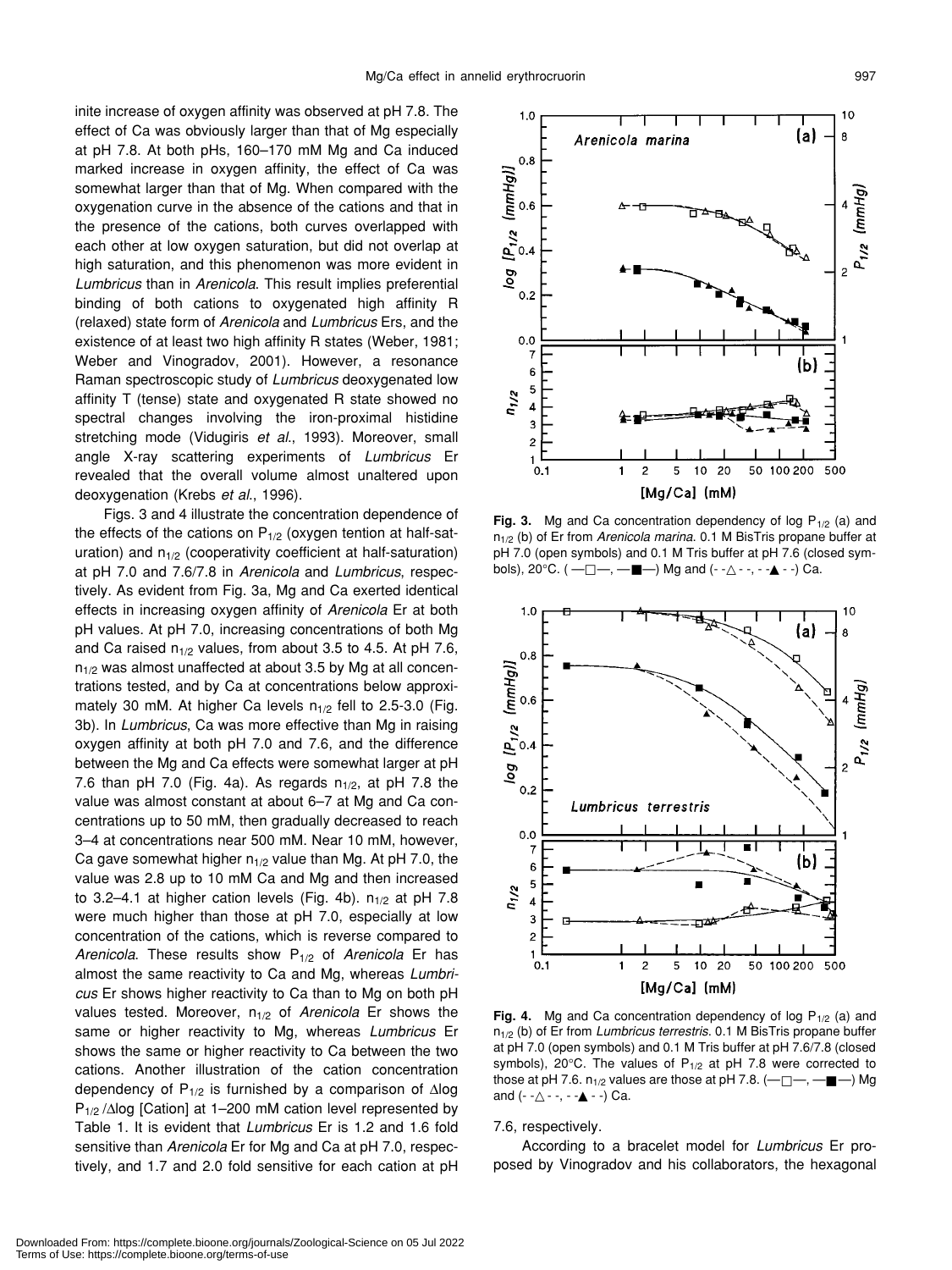**Table 1.** Cation concentration dependency of P<sub>1/2</sub> between 1 and 200 mM cation (∆log P1/2/∆log [Cation]) in the Ers from *Arenicola marina* and *Lumbricus trrestris*

|                      | $\Delta$ log P <sub>1/2</sub> / $\Delta$ log [Mg] |                     | $\Delta$ log P <sub>1/2</sub> / $\Delta$ log [Ca] |  |
|----------------------|---------------------------------------------------|---------------------|---------------------------------------------------|--|
|                      |                                                   | pH 7.0 pH 7.6       | pH 7.0 pH 7.6                                     |  |
| Arenicola marina     |                                                   | $0.100 \quad 0.117$ | $0.100 \quad 0.126$                               |  |
| Lumbricus terrestris | 0.117                                             | 0.204               | $0.161$ 0.252                                     |  |

bilayer structure is retained 12 dodecamers, consisting of three copies each of disulfide bonded trimer and monomer chains (12 × [a + b + c]<sub>3</sub> [d<sub>3</sub>]), which are decorated with 36– 42 linker chains. Chain a and one of the linkers are glycosylated (Vinogradov *et al*., 1986; Vinogradov *et al*., 1991; Martin *et al*., 1996). *Arenicola* Er shows indistinguishable whole feature from that of *Lumbricus* Er, however, its proposed dodecamer composition is one trimer with nine monomer chains, six groups of the dodecamer are assembled and the center of which contains two extra copies of trimers, and its two sets are decorated with 42 linker chains. *Arenicola* Er does not have glycosylated chains in contrast to *Lumbricus* Er (Zal *et al*., 1997). On the basis of a molecular model for *Lumbricus* Er proposed by Taveau *et al*. (1999), Kuchumov *et al.* (2000) classified the Ca<sup>2+</sup>-binding sites of the Er into three groups by a relative affinity when compared to Ca and EDTA. According to the model, the low-affinity type (i) sites of the three, more than 100 sites in number with affinities lower than EDTA, involve the effects of 1–100 mM Group IIA cations on the Er structure and function. Most of the type (i) sites distribute to one of the linker chains (L3) and partly occur within the dodecamer subassembly. Because of the type (i) sites predominate in the linker chain, it is possible to attribute the difference of the Mg/Ca reactivity between both Ers to that of the linker chain content or the participation of glycosilation. However, the content is very similar in both Ers (Martin *et al*., 1996; Zal *et al*., 1997), and the L3 chain of *Lumbricus* Er is not glycosylated (Martin *et al.*, 1996).

Unfortunately, the available information on the  $Ca^{2+}$ and/or Mg2+-binding site of *Arenicola* Er is limited. Weber and Olsen (1984) observed that the Mg titration of *Arenicola* Er induced proton release from its molecular surface. In this experiment, a similar decrease in pH was found when Ca was added to the Er solution as well. These facts are an indirect but a clear evidence indicating the presence of Mg<sup>2+</sup>-binding sites and another Ca<sup>2+</sup>-ones for *Arenicola* Er. In this Er preparation, *Arenicola* Er retains approximately 170 Mg and 100 Ca per mole, and *Lumbricus* Er contains 27 Mg and 220 Ca per mole (see legends of Fig. 1 and Fig. 2). Especially in *Lumbricus* Er, each value is somewhat higher than that of the Ca reported by Standley *et al*. (1988) and those of the Mg and Ca for *Pheretima hilgendorfi* (Ochiai *et al*., 1993), respectively. This may simply be due to the fact that dialysis step was omitted in this preparation, however, their numerical values may indicate the specific affinity of Ca for the Er. On the other hand, *Arenicola* Er, which includes dialysis in the process of preparation, still retains comparable amount of Mg in addition to Ca. This fact suggests the presence of at least two kinds of binding sites, one for  $\text{Mg}^{2+}$ and the other for Ca<sup>2+</sup>, for *Arenicola* Er, and that these sites constitute the type (ii), type (iii), and a part of type (i) sites by analogy with *Lumbricus* Er (Kuchumov *et al*., 2000). Anyway, classification of the binding sites and their identification for *Arenicola* Er must wait for future research.

Very recently, Jouan *et al*. (2001) classified annelid Ers possessing a hexagonal bilayer structure into two groups by cryoelectron microscopic observation. Type-I appears as the vertices of the upper layer are 16° clockwise rotated with respect to those of the lower layer. Type-II has two eclipsed hexagonal layer structure. Type-I occurs in oligochaete like *Lumbricus*, achaete and vestimentifera. Type-II is found in polychaete, the representative is *Arenicola*. As linker mediated equatorial or axual interactions are believed to contribute the high cooperativity of annelid Ers (Lamy *et al*., 1996), the possibility cannot be excluded that the presence or absence of the 16° rotation participates in the function of both Ers.

Fig. 5 shows the Bohr factors (-[∆log P1/2 /∆pH]) at various concentrations of Mg and Ca observed in the pH 7.0– 7.6 in *Arenicola* and pH 7.0–7.8 in *Lumbricus*. In *Arenicola*, the value is highest (near –0.6) at 30–80 mM Mg and Ca concentrations, but decreases both low and high levels of the cation concentrations. In *Lumbricus*, the value begins to increase from –0.4 at 5 mM Mg and Ca, then reaches the maximum value of –0.75 at 40 mM Mg and Ca, and maintains the same value above 40 mM Mg and Ca. Ca concentration in the blood is about 10 mM in both *Arenicola* and *Lumbricus*, while Mg concentration is far higher in *Arenicola* than in *Lumbricus* (55 mM and 2–4 mM, respectively: Kamemoto *et al*., 1962; De Jorge *et al*., 1965; De Jorge and



**Fig. 5.** Effects of Mg and Ca on the Bohr effects of Ers from *Arenicola marina* and *Lumbricus terrestris.* Bohr factors were calculated from the log P1/2 values at pH 7.0 and 7.6 in *Arenicola* (open symbols, broken line), and at pH 7.0 and 7.8 in *Lumbricus* (closed symbols, solid line).  $( , )$  Mg and  $( , )$  Ca.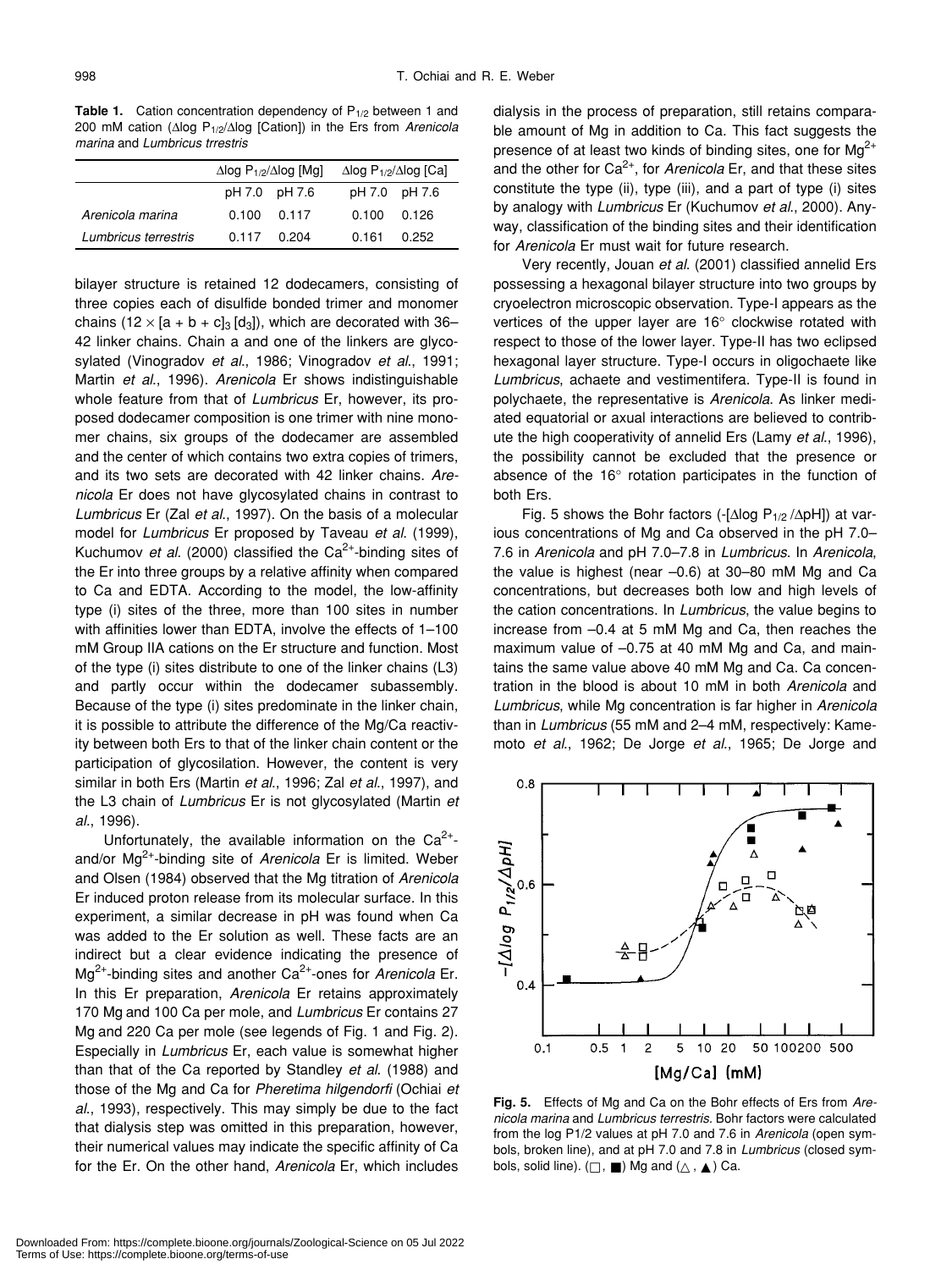| Polychaeta  |                         |                                     |
|-------------|-------------------------|-------------------------------------|
| Mg<br>Ca    | Arenicola marina        | Everaarts and Weber (1974);         |
|             |                         | Present study                       |
| Mg > Ca     | Perinereis aibuhitensis | Tsuneshige et al. (1989)            |
| Mg < Ca     | Amphitrite ornata       | Chiancone et al. (1981)             |
| no effect   | Marphysa sanguinea      | Imai <i>et al.</i> (1990)           |
| Oligochaeta |                         |                                     |
| Mg<br>Ca    | Glossoscolex paulistus  | Marques and Meirelles (1995)        |
| Mg < Ca     | Eisenia foetida         | Ochiai (1984);                      |
|             |                         | Igarashi <i>et al.</i> (1985, 1991) |
|             | Lumbricus terrestris    | Fushitani et al. (1986);            |
|             |                         | Present study                       |
|             | Pheretima hilgendorfi   | Ochiai et al. (1993)                |
| no effect   | Tubifex hattai          | Ochiai <i>et al.</i> (1991)         |
| Hirudenea   |                         |                                     |
| Mq < Ca     | Hirudo medicinalis      | Ilan and Haroun (1993a)             |
|             | Macrobdella decora      | Ilan and Haroun (1993b)             |

**Table 2.** Effects of Mg and Ca on the oxygen affinity of annelid Er

Sawaya, 1967; Prosser, 1973; Oglesby, 1978; Ochiai *et al*., 1993). Here again we try to compare the reactivity of both Ers to each cation under their physiological concentrations. In *Arenicola*, the reactivity as measured from the slope of the tangential line of log  $P_{1/2}$  vs log [cation] curve at the physiological concentration of respective ion (55 mM Mg; 10 mM Ca) is larger for Mg than that for Ca, especially at pH 7.0 (Fig. 3a). In *Lumbricus*, the slope for Ca is larger than that for Mg at pH 7.6 but similar at pH 7.0, at physiological concentrations of respective ion (2–4 mM Mg; 8 mM Ca) (Fig. 4a). These results reveal that the oxygen affinities of both Ers may be controlled by effective utilization of the more dominant of the divalent cations Mg and Ca. The Bohr factor may also be under the control of each cation concentration. In *Arenicola*, the blood concentrations of Mg and Ca decrease sharply upon transfer from sea water to brackish water from about 60 to 20 mM and 8 to 3 mM, respectively (Krogh-Rasmussen and Weber, 1979). However, as evident from Fig. 5, the Bohr factor is maintained its maximum value within the span of the physiological concentration of Mg, so it is considered Mg is made efficient use through the rise of the Bohr factor for the oxygen delivery between blood and tissues. In *Lumbricus*, as shown in Fig. 5, the effects of Ca and Mg on the rise in Bohr factor is much larger than those of the case of *Arenicola* at more than 10 mM. However, at physiological concentration of respective ion, Mg cannot contribute to the increase of the Bohr factor, but Ca can contribute to it. For this terrestrial earthworm, the increase of carbon dioxide concentration may be more important than the change of ionic concentration in the milieu on the Bohr effect (Weber and Baldwin, 1985).

The effect of Mg and Ca on the oxygen affinity of annelid Er is summarized in Table 2. Four cases of responses may be encountered in different species: 1) Mg=Ca (equal effects), 2) Mg>Ca, 3) Mg<Ca and 4) no effect. This report revealed that *Arenicola* and *Lumbricus* belonged to classes 1) and 3), respectively. In contrast to marine polychaetes that are represented in all four classes  $1$ ) – 4), terrestrial oligochaetes fall into the classes 1) and 3). This difference may relate to the specific habitats of the two animal groups.

#### **ACKNOWLEDGEMENTS**

We thank Dr. Ole Mather-Christensen, Zoology Institute, for help and advice in identification of earthworms and Prof. Torben Clausen, Physiology Institute, Aarhus University, for some atomic absorption measurements. This work was supported by the Natural Science Research Council of Denmark, and by a grant-in-aid for Scientific Research (No. 08640871) from the Ministry of Education, Culture and Science of Japan.

#### **REFERENCES**

- Assendelft OW (1970) Spectrophotometry of Haemoglobin Derivatives. Royal VanGorcum, Assen, The Netherlands
- Chiancone E, Ferruzzi G, Bonaventura C, Bonaventura J (1981) *Amphitrite ornata* erythrocruorin II. Molecular controls of function. Biochim Biophys Acta 670: 84–92
- De Jorge FB, Haeser PE, Ditadi ASF, Petersen JA, Ulhôa Cintra AB, Sawaya P (1965) Biochemical studies on the giant earthworm *Glossoscolex giganteus* (Leuckart). Comp Biochem Physiol 16: 491–496
- De Jorge FB, Sawaya MC (1967) Comparative biochemical studies on the oligochaetes *Pheretima hawayana*, *Glossoscolex grandis*, and *Rhinodrilus* sp. Comp Biochem Physiol 22: 359–369
- Everaarts JM, Weber RE (1974) Effects of inorganic anions and cations on oxygen binding of haemoglobin from *Arenicola marina* (polychaeta). Comp Biochem Physiol 48A: 507–520
- Fushitani K, Imai K, Riggs AF (1986) Oxygenation properties of hemoglobin from the earthworm, *Lumbricus terrestris*. Effects of pH, salts, and temperature. J Biol Chem 261: 8414–8423
- Igarashi Y, Kimura K, Kajita A (1985) Calcium-dependent allosteric